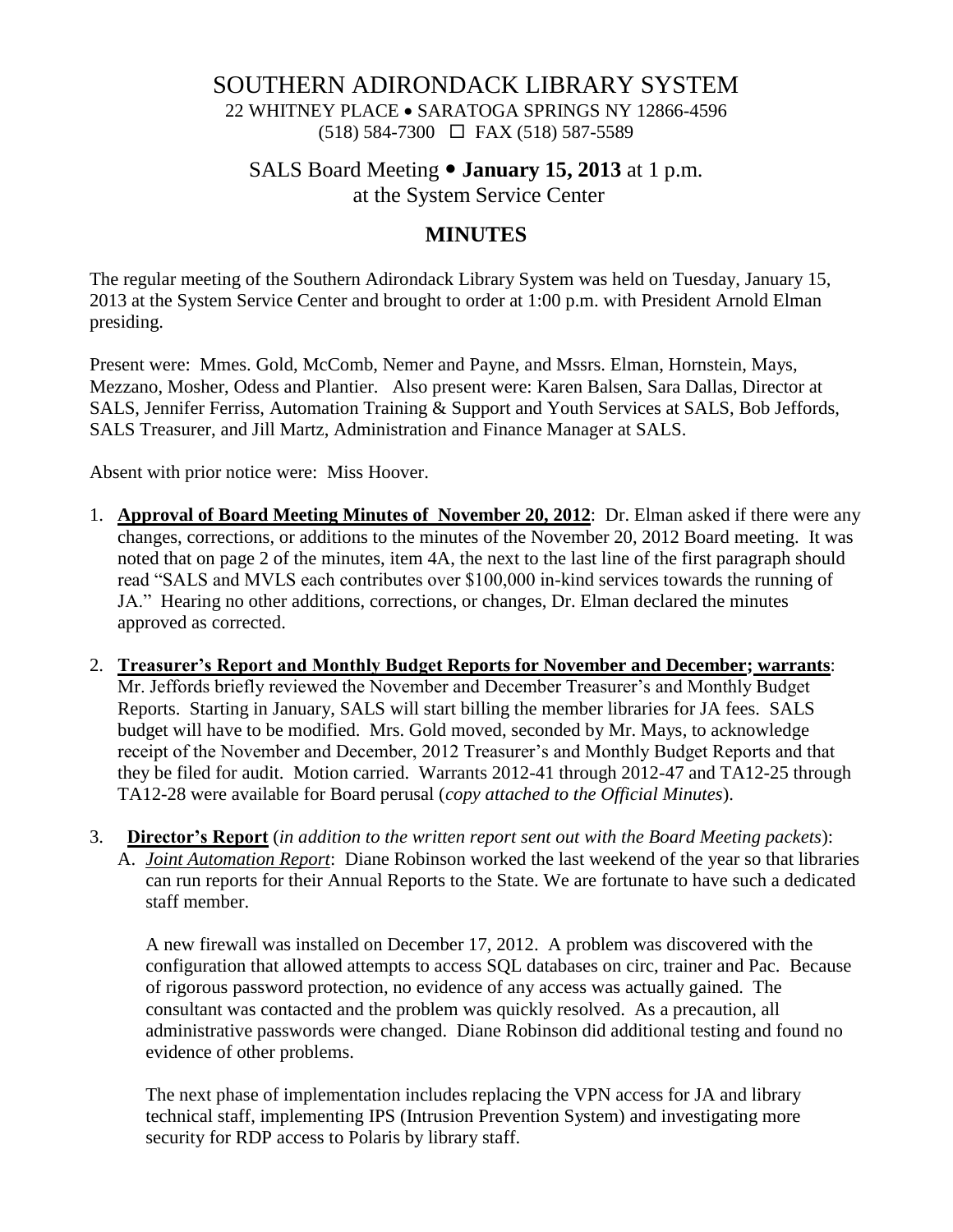Once the project is completed (six months?) Firewall Penetration Testing will be performed.

The JA staff is aware that the PCI (Peripheral Component Interconnect) compliance keeps changing. In the Polaris 4.1 upgrade, there are more solutions regarding the level of PCI compliance. If used, a library can be level A, based in info from PUG (Polaris Users Group). The current 4.0 solution is level C, which requires more rigorous security. Because Waterford Public Library has already worked with their banks to start the process, they will be implementing at the level C solution. We will recommend that any future libraries wait for Polaris 4.1 to implement at Level A. As part of PCI compliance, JA will need to develop formal security policies. A breach due to lack of PCI compliance is \$150,000 per incident according to New York State law.

Crandall Public Library and Saratoga Springs Public Library will need to consider replacing RFID readers to an encrypted version for better security.

The JA staff met with the library technical staff. It was very informative, and JA staff plans to meet a few times a year to keep communication up and encourage sharing of skills and solutions.

The JA Finance Committee is looking to develop a new formula to determine JA fees for the member libraries. The JA Council will work with the member libraries to develop a fee formula.

JA will invoice SALS and SALS will in turn invoice the individual member libraries for JA fees.

B. *Other*: Crandall Public Library is in the process of searching for a new Director.

Mrs. Dallas is President-elect of the NTLA Public Library Section and will attend the conference in September at Niagara Falls. She is responsible for the programming at the 2013 NYLA Conference.

The Division of Library Development had some questions with the Construction Grants for Greenwich Free Library, Mechanicville District Public Library, Saratoga Springs Public Library, Stony Creek Free Library, and Richards Library in Warrensburg. Mrs. Dallas and Mrs. Martz are working on resolving these questions.

There will be a meeting of NYLTO Steering Committee Thursday and Friday, January 17<sup>th</sup> and 18<sup>th</sup> in SALS new Training Center.

# 4. **Committee Reports**:

- A. *Audit & Finance*: The auditors will be coming the last week in January.
- B. *Building*: The new Training Center is being used.
- C. *Bylaws Committee*:
- D. *Central Library Aid and Services*:
- E. *County Aid Coordinators*: Hamilton, Saratoga and Warren Counties are giving us the same amount as last year. Mr. Mezzano reported that the Hamilton County Supervisors each took \$5,000 less in salaries and gave the library the same amount as usual.
- F. *Library Services:*
- G. *Personnel*: